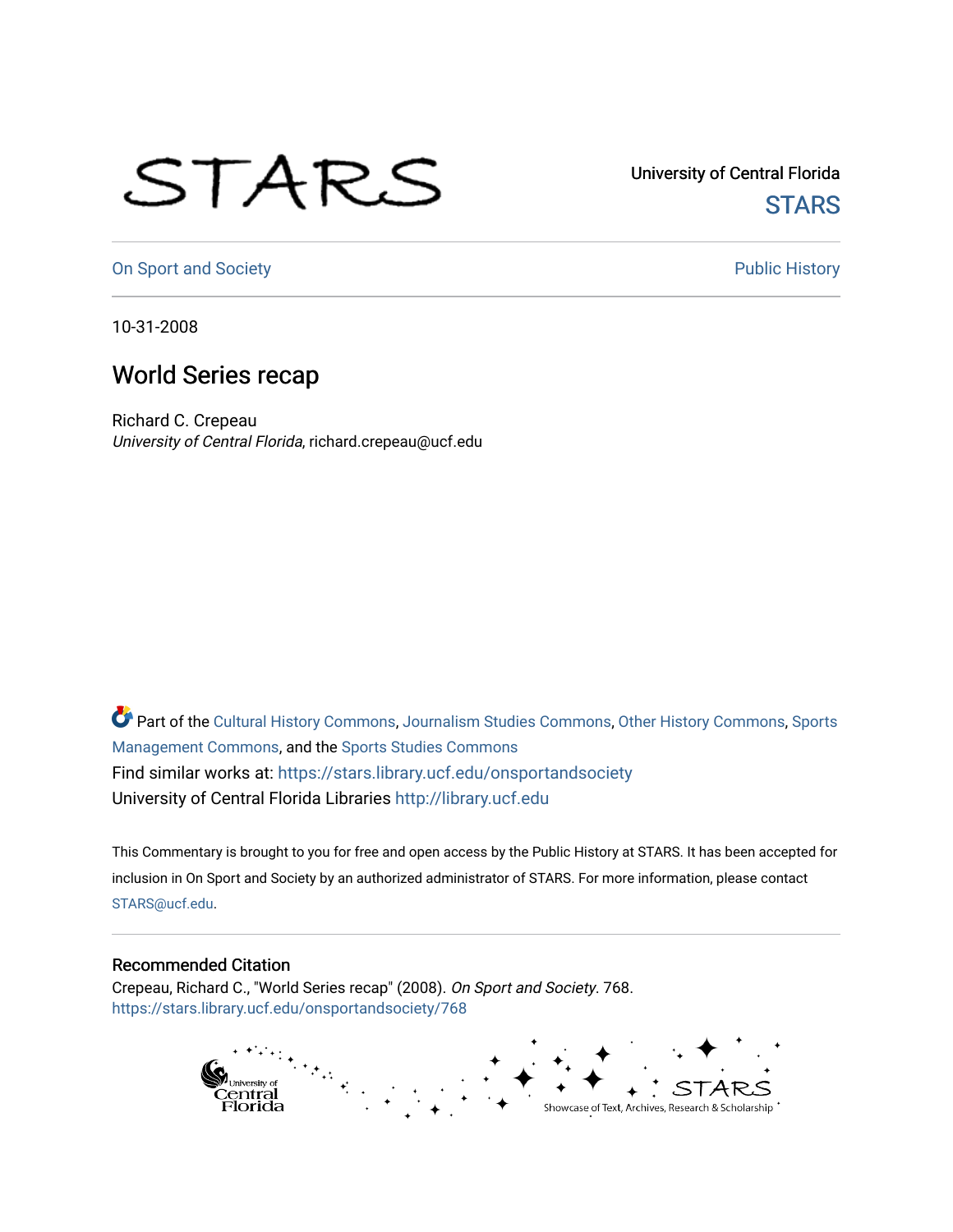## SPORT AND SOCIETY FOR H-ARETE World Series recap OCTOBER 31, 2008

Now that the rain that lasted for forty hours and forty minutes has ended, a World Series winner has been determined, and Commissioner Selig has disembarked from his Ark, I want to say a few things about the series itself, as well as take a look at some of the "solutions" to the problems raised by the circumstances of Game Five.

This was in fact an interesting and exciting World Series and the winning team was clearly the better team. Three of the Philadelphia wins were by one run, the one Rays win was by two runs, and there was only one blowout. The Phillies had more power hitters and better pitching in the bullpen. Although the Rays starting pitching was deeper than the Phils on paper, in this series the Phils starters more than held their own, while Cole Hamels dominated.

Those who stayed away from their television sets in record numbers missed some great pitching, a brief power display by the Phillies, and some excellent fielding when the weather permitted. For the Phillies this was a great win for a franchise that has had only one World Series win in its existence, and in fact very few other Series appearances. They were no match for the Cubs in futility, but they were perilously close.

For the Rays it was a great World Series just by the fact that they participated. Ten years of total futility suddenly disappeared, and the people of St. Petersburg and Tampa Bay discovered that there was a very good young team hidden in the witness protection program at "The Can." The future should be bright for this team, although there are questions about the health of the franchise. The big questions will be answered by season ticket sales in the off-season and overall attendance next season.

As to the "solutions" to the problems raised by the weather, some have suggested a neutral site for the World Series, either in a dome or in a warm weather site. Neither of these will be, or should be, considered. A dome is no place to play the most important baseball games of the season. Warm weather neutral sites do get rain, although those in the desert might raise the probability of a rain free event. Most importantly the World Series can not be taken away from the fans who support their